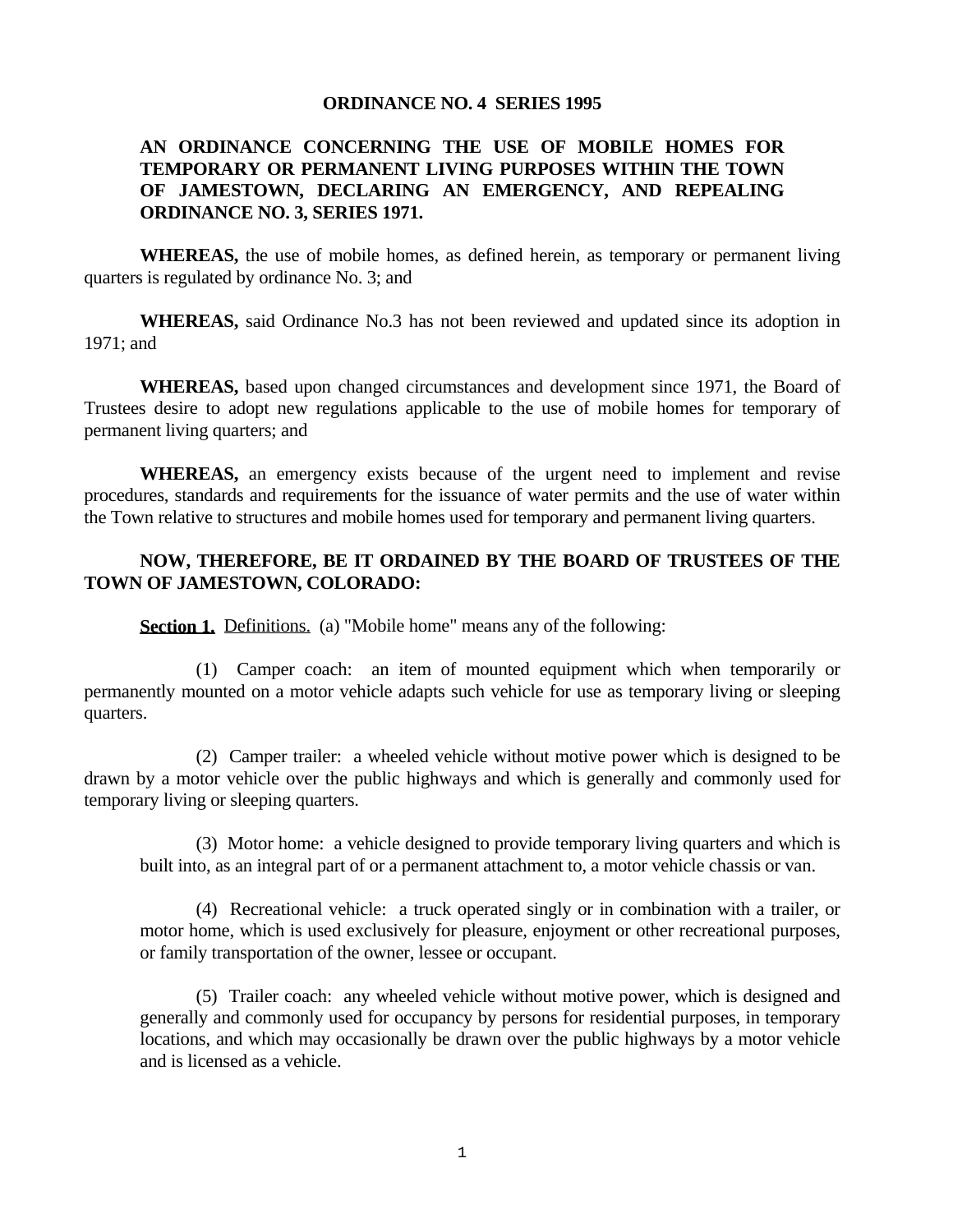(b) The term "mobile home" shall not include a "manufactured home" as that term is defined in C.R.S. }31-23-303, as amended from time to time, nor shall it include any pre-constructed building unit or combination of pre-constructed building units, without motive power, where such unit or units are manufactured in a factory or at a location other than the residential site of the completed home, which is designed and commonly used for occupancy by persons for residential purposes, in temporary or permanent locations, and which unit or units are not licensed as a vehicle, and which are listed on the general property assessment roles of Boulder County.

**Section 2. Mobile Home Use for Temporary Living Purposes - When Allowed.** A mobile home may be parked, placed and used on private property within the Town for the purpose of providing temporary living quarters subject to the following conditions:

 (a) The use of a mobile home for temporary living quarters shall not exceed thirty (30) consecutive days or a total of sixty (60) days in any calendar year, provided, however, that the use of a mobile home for temporary living purposes in excess of 15 days shall require the owner, lessee or occupant thereof to provide the Town Clerk with written notice thereof prior to the commencement of such use.

 (b) The Board of Trustees may, in its sole discretion, grant approval for the use of a mobile home for temporary emergency living quarters only for periods exceeding thirty (30) consecutive days or exceeding sixty (60) days in any calendar year.

 (c) No mobile home may be occupied for temporary living quarters unless an adequate water supply and adequate sanitation facilities are furnished and available at all times to the occupants.

**Section 3. Use of Mobile Home for Living Purposes - When Disallowed.** No new use of a mobile home for permanent living purposes shall be established after the effective date of this ordinance.

 (a) Any legally existing mobile home used for permanent living quarters which does not conform to the requirements of this ordinance, but which was lawfully placed, parked, constructed, maintained and used under the regulations and requirements in force at the time it was so placed or used, shall be deemed a nonconforming uses. A nonconforming use may be continued except as otherwise provided in this section.

- (b) The right to use a mobile home for permanent living quarters terminates if the nonconforming use is abandoned, discontinued, remains vacant, or the mobile home is not otherwise actively used and occupied as a permanent residence for six (6) months or more.
- (c) A nonconforming use terminates when it is changed to a conforming use.

 (d) A nonconforming use terminates when the mobile home used for permanent living quarters is destroyed by the intentional act of the owner or the owner's agent. A nonconforming use which has been damaged by fire or other cause, and not by the intentional act of the owner or the